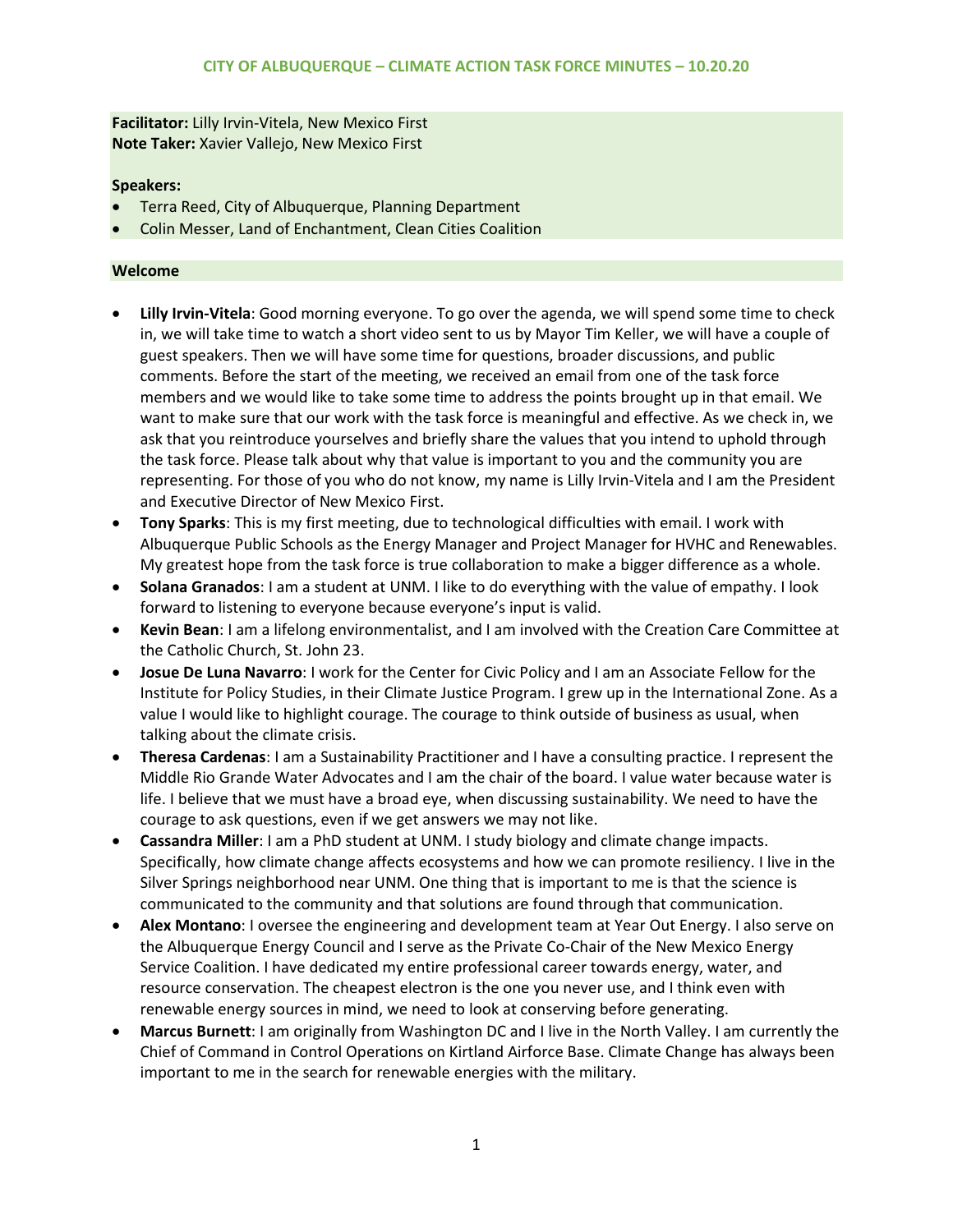- **Amy Carpenter**: I am a retired teacher. My values have to do with access to baseline services for families. Transportation, water, and health are topics that drive me.
- **Sharon Hausam**: I am a Planning Program Manager for the Pueblo of Laguna and an adjunct faculty member in the Community and Regional Planning Department at UNM. The value I want to highlight is feasibility. I am also from the Near North Valley, near the Griegos Acequia.
- **Genesis Arizmendi**: I am a post-doctoral fellow and an adjunct faculty member at UNM. I live in the Nob Hill, but I am originally from the border town, Nogales, AZ. The value I bring with me is the idea that we need to reach out to the communities that are most marginalized. As a Speech and Hearing Pathologist, I have worked with children with disabilities. We need to focus on accessibility, whether it be by race or disability.
- **Molly Blumhoefer**: I am originally from Minneapolis, MN, but I have lived in Albuquerque for 18 years and live in Nob Hill. My background is in water resource and environmental planning. I work for CNM in the Sustainability Department and work as an adjunct professor for Geography and Natural Resources. I think that we need to keep the work focused on people. I think we also need to focus on reality and feasibility. I also think we need to hold each other accountable.
- **Tara Trafton**: I have a graduate degree in sustainable energy systems from two European universities. I am a Project Manager for Year Out Energy and I serve as the Secretary for the New Mexico Association for Energy Engineers. I live in the Duranes neighborhood. The value I appreciate are lifelong learning. I think we need to focus on feasible solutions.
- **Emily Phan**: I am a student at UNM and I live in the Nob Hill. The values most important to me are including everyone and respecting all opinions. I think we need to be realistic, but still do everything we can to make sure that Albuquerque is a great place to live.
- **Daniel Beaman**: I am a special projects coordinator with the Bernalillo County Economic Development Department. I think we need to be cognizant of how we can improve the quality of life for the citizens of Albuquerque.
- **Erica Velarde**: My values are communication, education, and inclusion. I was born and raised in Santa Fe. Even though I got a degree, I did not understand the complexities of the climate issue. I have previously worked for the Environmental Department of NM and facilities management. It is really important to get educational materials to the public.
- **Karen Leming**: I am a native New Mexican. I lived all over the East Coast for several years but moved back. I live in the Parkland Hills Area. I am the Vice President of the New Mexico Autism Society. I also work to support clinical administration at the University of New Mexico. I value making the right choices when it comes to climate change and being resourceful, efficient, and open-minded.
- **Helga Garza**: I am the Executive Director of the Agricultura Cooperative Network. I am from the South Valley. Other titles I hold include Chair for the New Mexico Agricultural and Food Policy Council and President of the Board of South Valley Main Street. The values I hold have to do with identify. For me and my family it is maintaining our ceremonial calendar for agriculture. Another important value of mine is to promote an intergenerational framework. Our ceremonial calendar is seasonal, and I've learned about nurturing ourselves, nurturing our mother earth, and recognizing that responsibility that we hold. Other values include the bottom-up approach and community resilience.
- **Kelsey Rader**: I am the Sustainability Officer with the City of Albuquerque. Thank you for being with us today.
- **Ryan Mast**: I am the Director of the City of Albuquerque's Environmental Health Department. Thank you so much for being here and offering up your skills and expertise to be a part of this group.
- **Erika Robers**: I am a Strategic Civic Engagement and Policy Manager for New Mexico First. Thank you for being here.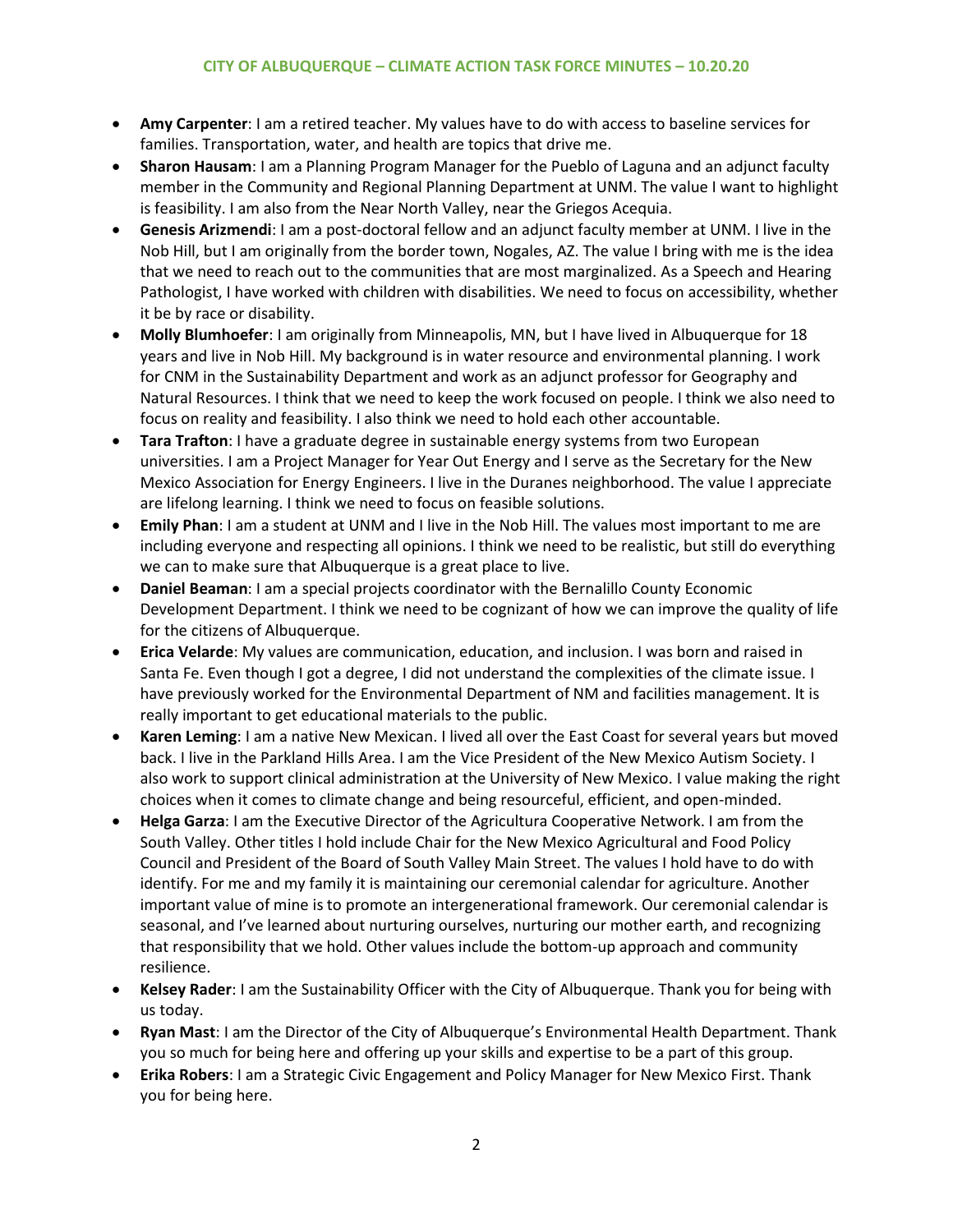- **Xavier Vallejo**: I am the Administrative Assistant for New Mexico First. It is great to see you all and I am excited to be here.
- **Lilly Irvin-Vitela**: We would also like to acknowledge the interns with the City of Albuquerque, who have been helping with the project, as well. And our two guest speakers, Terra Reed and Colin Messer for being here. Next, we have a video from **Mayor Tim Keller**:

Welcome to our city's Climate Change Task Force. Climate change is one of the greatest challenges of our lifetime. It is something that has been building for generations, but it is up to this generation to act and keep Albuquerque healthy and beautiful for years to come. Now, this task force represents a new path for our city and our planning efforts, that are driven by equity and inclusion, and designed to make real change. We are asking our frontline community members to share their experiences, that will help to shape future action. We want to create new connections between government and community, in respect to climate change. We want to make sure that those who are most impacted by climate change are not left behind in anything that we are doing. Over the next few months, we will be working together on this path to develop Albuquerque's Climate Future. The problems that we face are not easy ones, but I'm grateful that all of the you are trying to make a difference on this important issue. Thank you.

## **Terra Reed Presentation**

- **Terra Reed**: I am a planner with the planner with the City of Albuquerque's Planning Department. I am also in transition to be the Vision Zero Coordinator for the city. I am going to be talking about what Vision Zero is and about traffic safety. My passion and value is trying to get people where they need to go safely and provide them with options.
- Vision Zero is an international effort dedicated to improving traffic safety. It started in Sweden in the 1990s. The goal of the initiative is to ensure the safety and efficiency of all forms of transportation: including walking, biking, driving, etc. The zero in Vision Zero refers to zero deaths and injuries related to traffic.
- In Albuquerque, 76 people were killed on our streets. More than half of those people were killed walking. Albuquerque was identified as a focus city by the Department of Transportation and that acknowledges that we have some of the highest fatality rates in the country. This is something that is important for us to work together as a community.
- In the Climate Action Survey, a lot of questions asked how to make the community more resilient. Looking at the responses, a lot of people were interested in being able to walk or bike safely. We have a survey out as well, focused on traffic safety. We found that 2/3 of people choose not to walk or bike for recreation because of concerns regarding traffic safety. Traffic safety is going to be a big piece of the climate action work.
- One of the things I wanted to share was a list of departments that may be doing similar work that can be built upon. We need to figure out how to engage community to best utilize strengths and address any needs for resources.
- I am also in the process for developing Vision Zero. We're currently in the process of gathering data and working with a task force to develop a plan. We want to think about ways to not only redesign our streets, but better engage community in the process.
- The themes emerging from our action plan include Engineering & Roadway Design; Safe Speeds; Policy, Regulation, & Practice; Data & Transparency; Education & Encouragement; and Walking & Rolling. These specify how we get people out of their calls and onto other forms of transportation safely. Those recommendations are coming from the task force and the public.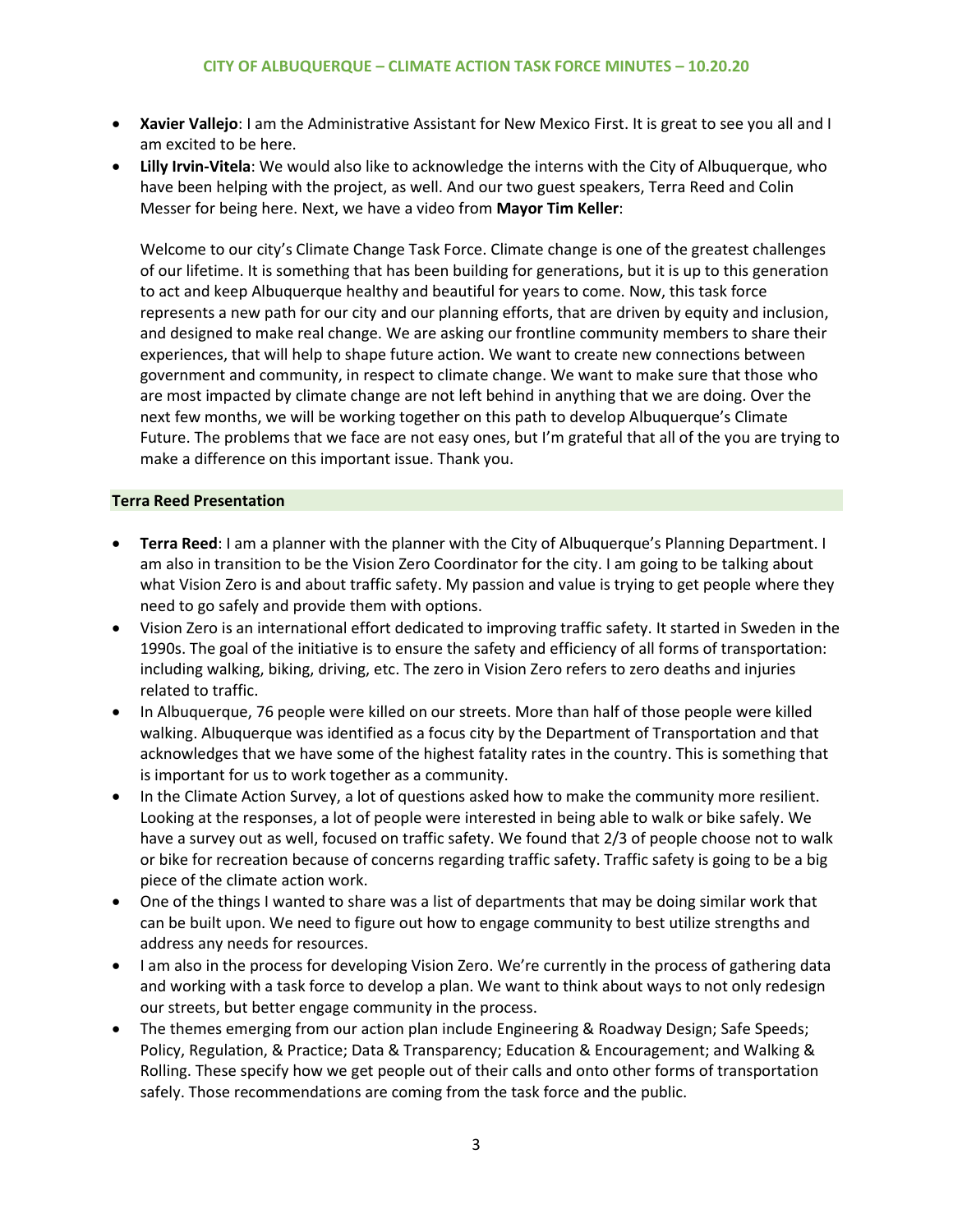- Equity is a huge focus. Thinking about how we make alternatives forms of transportation accessible to all people, regardless of how they need to get around. In partnership with the Office of Equity and Inclusion, we have been working to identify areas of social vulnerability in terms of traffic. The social vulnerability index was developed by the CDC and uses 15 metrics to determine those vulnerabilities. 8 of the 15 metrics recommended by the CDC were selected to be used to analyze Albuquerque populations. We are also looking at crash data to be able to understand the intersections and roadways that are the most dangerous. We are looking specifically at pedestrian and bicycle crashes.
- You can take the Vision Zero Survey a[t www.cabq.gov/visionzero.](http://www.cabq.gov/visionzero) If you have any questions, you can contact me at [treed@cabq.gov.](mailto:treed@cabq.gov)

## **Colin Messer Presentation**

- **Colin Messer**: I am the Director and Coordinator for the Land of Enchantment Clean Cities Coalition. The coalition was established in 1994. We understand that transportation is one of the most difficult issues related to green-house emissions to address and our focus is on establishing and supporting energy efficient transit. I believe that carbon emission can be significantly reduced by implementing transportation alternatives.
- Our focus is advance the nation's economic, environmental, and energy security by supporting local actions to reduce greenhouse gas emissions, cut petroleum use, and improve efficiency in transportation.
- We also offer a huge amount of resources connect closely with the national laboratories. We look at the data produced by the labs. We have supported projects with the Cities of Santa Fe, Albuquerque, Socorro, Deming, Moriarty and Estancia. We have also worked with alternative-fuel vendors and dealerships, and the Departments of Energy and Transportation, related funding opportunity announcements (FOA).
- Alternative fuels used in many of the technologies we work with include propane, compressed natural gas, hydrogen, and ethanol. Both propane and natural gas produce less emissions than electricity. Hydrogen is an interesting fuel, but is highly dependent on water and we do not have a lot of water in New Mexico.
- In Albuquerque, we get a lot of interstate travel between the interstate highways. We usually keep an eye on nox and keep track of the emissions used by different vehicle types. Battery Electric and Hybrid Electric Vehicles have been developing, but not many models are available, and they tend to be expensive. Smaller commutes are ideal for electric vehicles, as they do not have much range.
- In California, trucks have been developed to be hybrid electric, battery electric, and fuel cell electric – which is very promising. Power electric trains have also proven to be very effective.
- The challenges related to electric vehicles include the expense of materials, the range of battery life, and utility demands.
- If you would like more information, you can visit [www.afdc.energy.gov/.](http://www.afdc.energy.gov/) If you have any questions, you can contact me a[t loecleancities@newmexico.com.](mailto:loecleancities@newmexico.com)

#### **Guest Speaker Q&A**

- Regarding environmental racism, my community has such a large issue with street racing and noise. This is something that have to be addressed in terms of speed management.
	- o **Terra Reed**: Looking at survey responses, it is an issue that regularly comes up. It has gotten worse since the start of the pandemic because it is a COVID-19-safe activity. Our streets are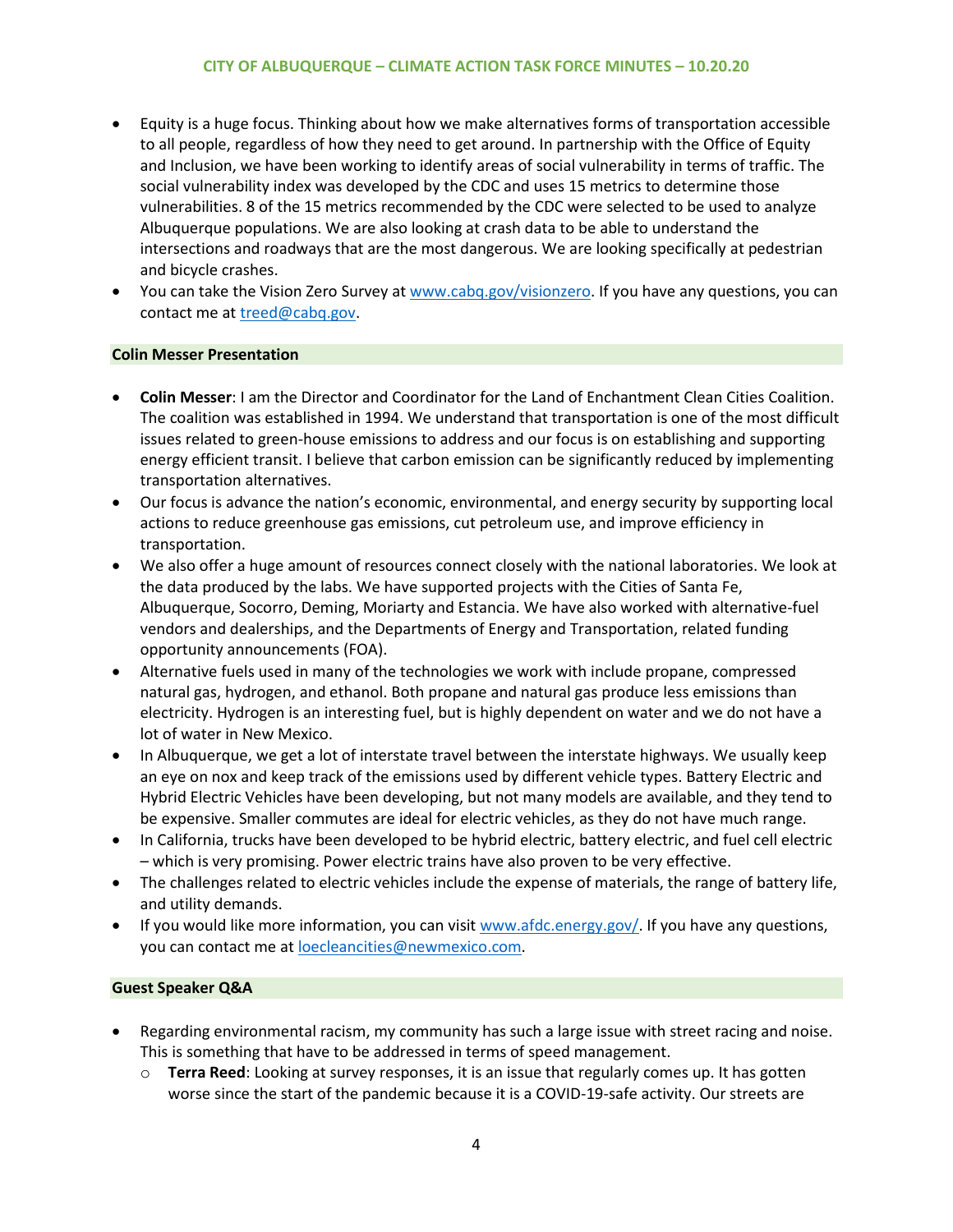designed to be easy for street racing, and we are currently working with APD to address the issue and hope to be able to redesign streets.

- Under challenges related to the electric vehicle transition, did the coalition work with Electricity America? Have you approached them? They said they would invest \$2 Billion over the next two years.
	- o **Colin Messer**: The coalition does work with Electrify America. There are some stations around the state. The organization has been very responsive. They mostly do their own thing and we work parallel to them.
- Who has the responsibility for maintenance and improvements for sidewalks?
	- o **Terra Reed**: Sidewalk maintenance falls under the responsibility of homeowners. The city recognizes the importance of sidewalks and will sometimes invest in the reconstruction of sidewalks. There is currently a push to replace curb cuts to be ADA accessible and compliant.
- Is there a map for all of the charging stations for electric vehicles? I have not seen one.
	- o **Colin Messer**: [www.afdc.gov](http://www.afdc.gov/) is the most up-to-date resource for alternative fuel users to find resources and alternative fuel stations. Our coalition is creating a map with all of the usable and proposed stations. I think that the city should create their own.
	- o **Terra Reed**: My other job is planning and zoning related and we just updated our zoning codes and put incentives in to put up electric charging stations. We do have records of them as they are built on private properties.
	- o **Kelsey Rader**: There is an app out there called Plug Share that is very useful. The city is working to build infrastructure to support electric vehicles. We also recently received a grant to create 22 new charging stations.
- Is the City of Albuquerque working on an initiative or policy to make electric vehicles affordable for low income communities?
	- o **Kelsey Rader**: Unfortunately, that isn't something that the city has been able to do, in terms of absorbing those costs. The city also has not implemented rebate and tax credit programs, because it is constitutionally limited by the anti-donation clause. We found that California has invested in programs like ride-shares to better accommodate low income communities. In California there is a resource to transport low income families to doctors appointments, grocery store visits, etc, using electric vehicles.

## **Discussions**

- **Lilly Irvin-Vitela**: What did you hear about transportation and mobility that seemed like a good approach for your neighborhood?
	- o On behalf of Albuquerque Public Schools (APS), bus transportation is quickly changing. APS is having to absorb all the transportation costs and is now managing 450
	- $\circ$  Technological advancements in transportation are exciting but may not be the most relevant for all communities. Many people rely on public transportation in the South Valley and there is not even a bus service available on Sundays. There are a lot of gaps in public transportation and those inequities need to be address when looking into alternative forms of transportation. This is the reality of so many.
	- $\circ$  In most cities public transportation is seen as a social service. I appreciate what Vision Zero is doing and making the connections that need to be made to promote safe cycling and safe walking.
	- $\circ$  In the South Valley in the morning, all the people in the community need to leave the community because there are not as many opportunities within that area. It does not make sense to talk about safe paths for biking and walking when most of those people cannot rely on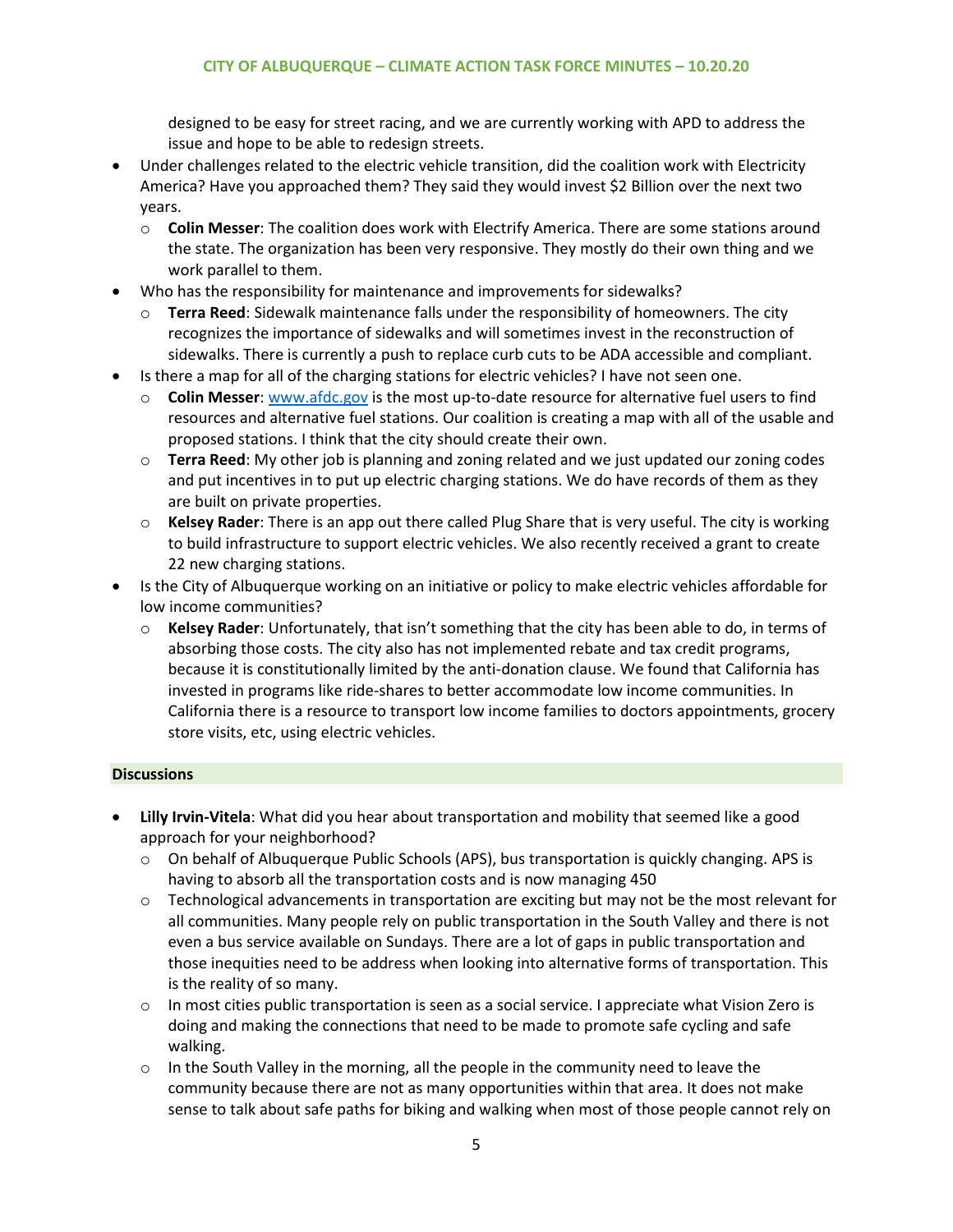those forms of transportation because they have to travel across the city for work. When talking about traffic safety, we are missing the economic development piece, to allow communities to find opportunity within their communities. Things like electric cars will only benefit high socioeconomic populations. We need to think about equity.

- When you think about economic development as a core concept behind transportation development, are there solutions that come to mind?
	- o I think we need to think about how to promote economic development. We need to invest in communities and train community members, so they can create their own community centers. The other thing about traffic safety is the underdevelopment of infrastructure. We do not have sidewalks in the South Valley. Our communities are also targeted by police. We need to address roots of systemic racism, rather than increase police patrolling. An alternative option would be to create a racetrack for street racers to use.
		- There is a conversation that needs to be had with communities in a non-punitive way to talk about how actions like street racing affect the community. This is a conversation we want to keep having to try to create solutions to each of these problems. We are trying to identify solutions to address these issues without increasing law enforcement.
	- $\circ$  I have two suggestions for the Vision Zero Toolbox. The first is that the action plan include the deaths and injuries related to emission pollution. We need to talk to people about the health affects that these pollutants may cause. We also need to consider which populations are most affected by these emissions. The second idea is that there should be warning labels on cars and car commercials, like cigarettes. People do not know how dangerous they are, and we need to change that narrative.
	- $\circ$  Our city must have an equitable investment policy in place to improve safety. At one point, will this group have an opportunity to talk about this? How is the city transparent when it comes to investment?
		- That is a great question and point about transparency. Right now a lot of the data about investment, particularly in infrastructure, is not as well organized as we would like to really be able to understand how equitably those investments are being made, but that is something we are working for related to Vision Zero, and I hope that more push from other groups like this will hopefully help us get a deeper understanding.
	- $\circ$  How many of the street deaths were related to street racing in Albuquerque? What other solutions are people thinking about?
		- At least once a month, a fatal crash is related to street racing, especially among motorcycle drivers. I do not know what the solutions are aside from law enforcement. There is some increased investment in speed bumps in residential areas, but main roads present other difficulties, pertaining to traffic congestion.
		- Maybe the city could invest in a racetrack, to allow people to race safely and responsibly.
		- **EXECT** A racetrack is a great idea but may not get all street racers to practice safely and responsibly. It is an option to look into.
	- o I hope that through this task force, we can form coalitions to continue to work with each other long term. In terms of the policing issue, the police helicopters are a huge issue for not only over policing, but also for large amounts of emissions. Investments in APS could also be beneficial to teach students about the importance of green technologies and alternate fuels.
	- $\circ$  It can be hard to have conversations on electric vehicles and technologies, but we need to talk about these things at a deeper level. I was born of parents with a high school education. Growing up on welfare and on food stamps, you are not concerned about charging stations and electric vehicles.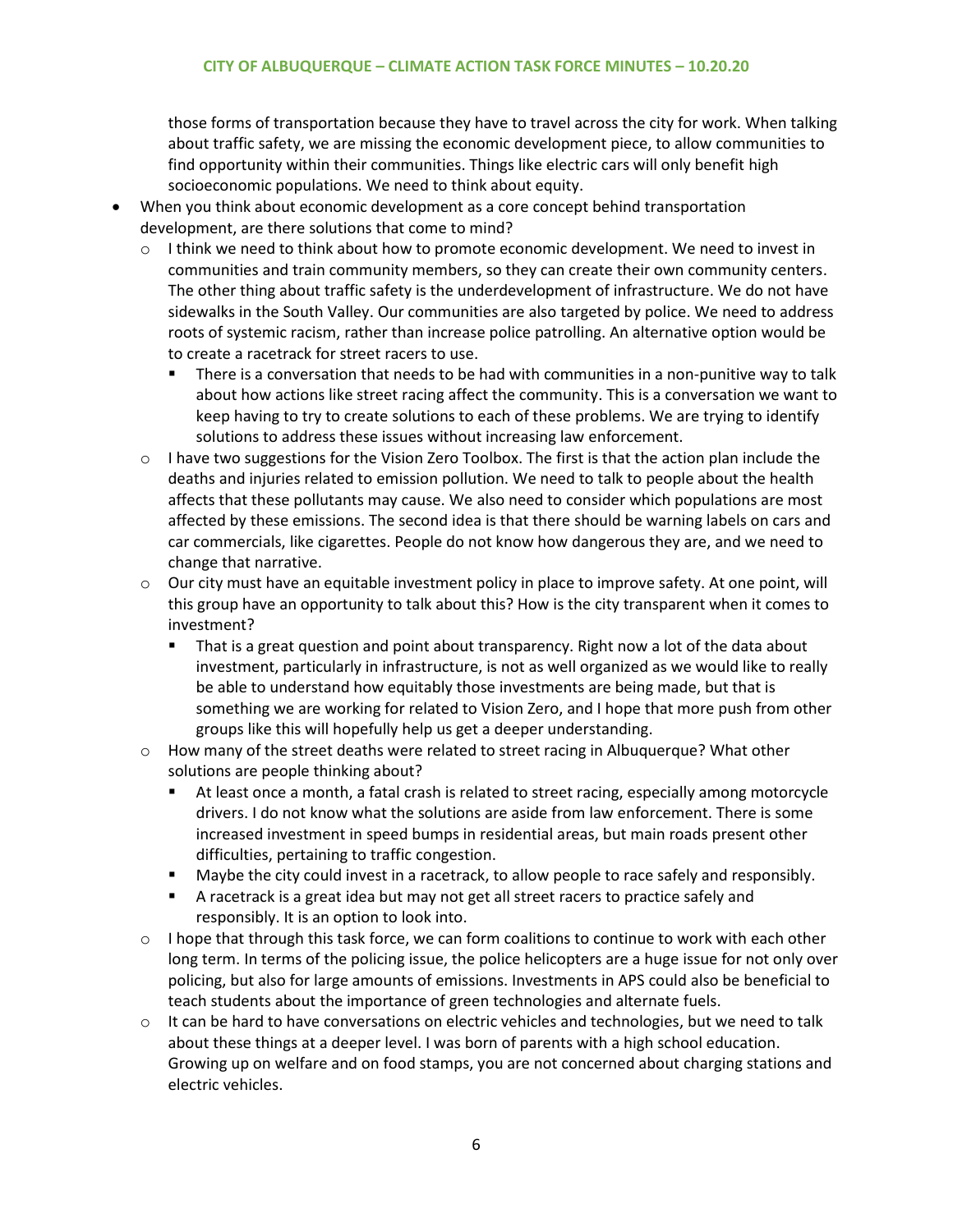- I work two jobs and am a full-time student. I would love to be able to afford an electric vehicle but paying bills and making my assignment deadlines are my priority.
- $\circ$  For the Solutions Toolbox, improved public transportation is a must. In addition to improve the adoption of public transportation, the last mile should be looked at with possible bike and ride sharing programs.
- **Lilly Irvin-Vitela**: The Transportation conversation will continue next week. We can support you to develop workgroups within the task force and we can create a sign up, so which know which of you want to be connected to which conversations. Any recommendations developed in side conversations will be brought back to the entire group to ensure that all of you as task force members are able to contribute.

# **Homework Survey**

- **Erika Robers**: Thank you everybody who completed the homework survey. These surveys will serve to give us extra input going forward and ensure you all are getting what you need.
- **Homework Survey Results:**
	- $\circ$  People were really excited about community involvement: specifically, community recycling and composting at a neighborhood level. We got a lot of good responses about promotoras.
	- $\circ$  Another big themes that emerged was the idea of partnering with local businesses, specifically related to agriculture. People seemed to be interested in created more of a circular economy.
	- $\circ$  Recommendations included the prioritization of frontline communities and making sure that the benefits of any initiatives were felt and observed by the poorest communities in Albuquerque.
	- $\circ$  People want us to shift away from market-based solutions and move towards community-based solutions. People also wanted to see more of a focus on producer responsibility and incorporating polluter pays legislation.
	- $\circ$  There were some recommendations on banning plastics and other harmful products.
	- $\circ$  Issues people wanted to bring up included green waste, educational programs, debunking myths, and holding government and organizations accountable.

## **Next Steps**

- Please complete the task force homework survey. Use the survey to reflect and expand upon any of the things we talked about during the meeting. Please complete the survey by 12:00 PM on Monday, November 2, 2020.
- Please complete the stipend questionnaire even if you have already sent in a response. The questionnaire will ask you about whether you would like to receive a stipend for being part of the task force. If we don't hear back from you by Friday, November 6, we will assume you are forgoing your payment to be used towards other members stipend.
- Please write a small biography of yourself to be posted on the website, for the public to get a better send of who each of you are. We ask that your biography be no longer than 3 sentences. We ask that you send these biographies t[o cabqclimatecomments@nmfirst.org](mailto:cabqclimatecomments@nmfirst.org) no later than Friday, November 6. If you do not submit a biography by the deadline, it will not be included on the website.
- Some smaller workgroups will be developed, and a sign-up sheet will be distributed to you as task force members, once the logistics have been confirmed. These will allow us to explore your topics of interest more in depth to make this work more meaningful and relevant.